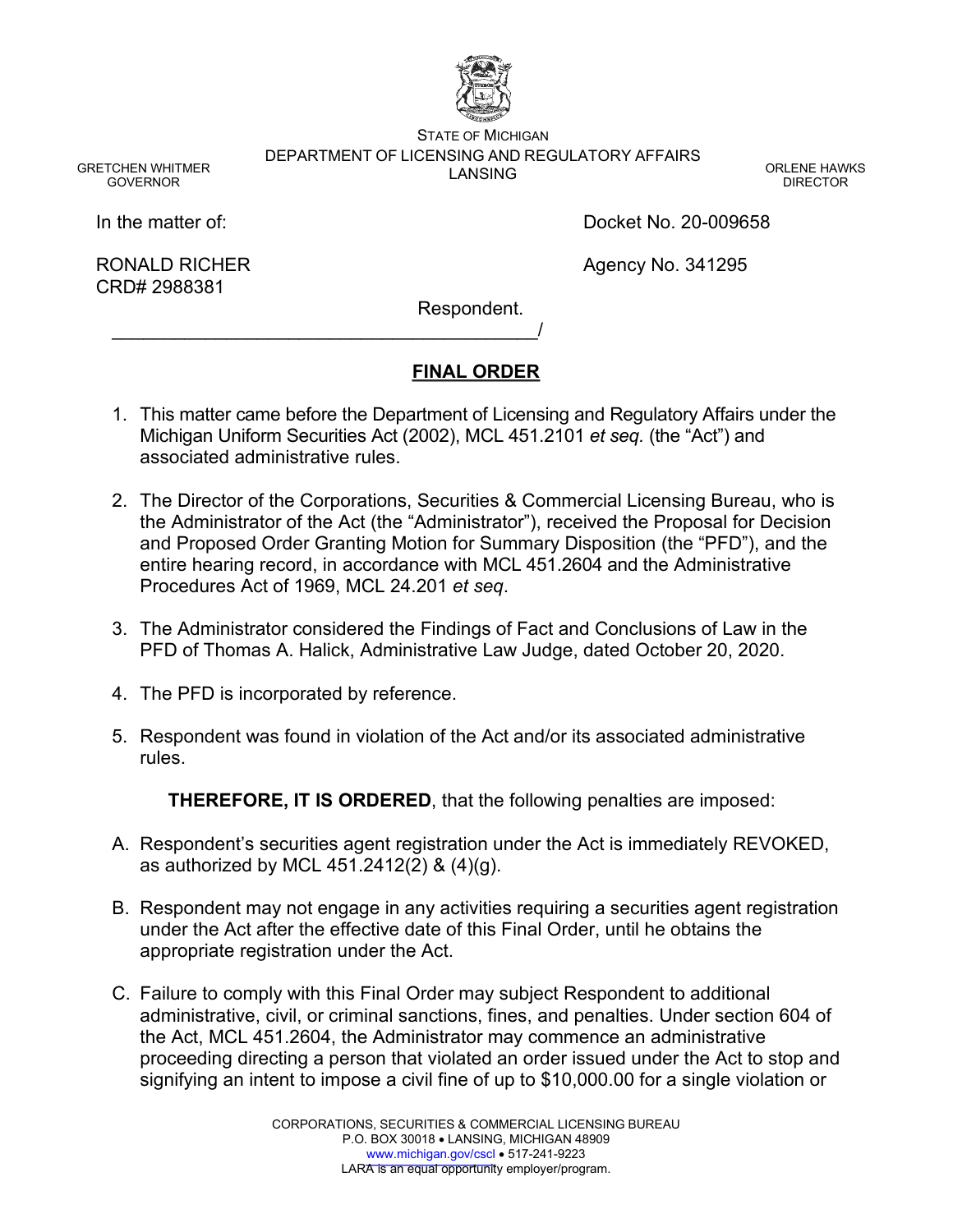up to \$500,000.00 for multiple violations with the possibility of doubling those amounts if the victims of the violation(s) were 60 years of age or older or unable to protect their financial interests due to disability of illiteracy or an inability to understand the language of an agreement presented to them. Under section 603 of the Act, MCL 451.2603, if a person violates an order issued under the Act, the Administrator may maintain a civil action to stop the violation and enforce compliance with the order and may include, among other relief, the imposition of a civil fine of up to \$10,000.00 for a single violation or up to \$500,000.00 for multiple violations. Under section 508 of the Act, MCL 451.2508, a person that willfully violates the Act or an order issued under the Act is guilty of a felony punishable by imprisonment for not more than 10 years, a fine of not more than \$500,000.00 for each violation, or both. An individual convicted of violating a rule or order under the Act may be fined but may not be imprisoned if the individual did not have knowledge of the rule or order. The attorney general or the proper prosecuting attorney may institute criminal proceedings under the Act with or without reference from the Administrator.

# **This Final Order is effective immediately upon its mailing.**

Given under my hand this 3rd day of March 2021.

DEPARTMENT OF LICENSING AND REGULATORY AFFAIRS

By: \_\_\_\_\_\_\_\_\_\_\_\_\_\_\_\_\_\_\_\_\_\_\_\_\_\_\_\_\_\_\_\_\_\_\_\_\_\_\_\_\_\_\_\_\_\_\_\_ Linda Clegg, Administrator and Corporations, Securities & Commercial Licensing Bureau Director

Date mailed: March 3, 2021

This is the last and final page of the Final Order in the matter Ronald Richer, Complaint No. 341295.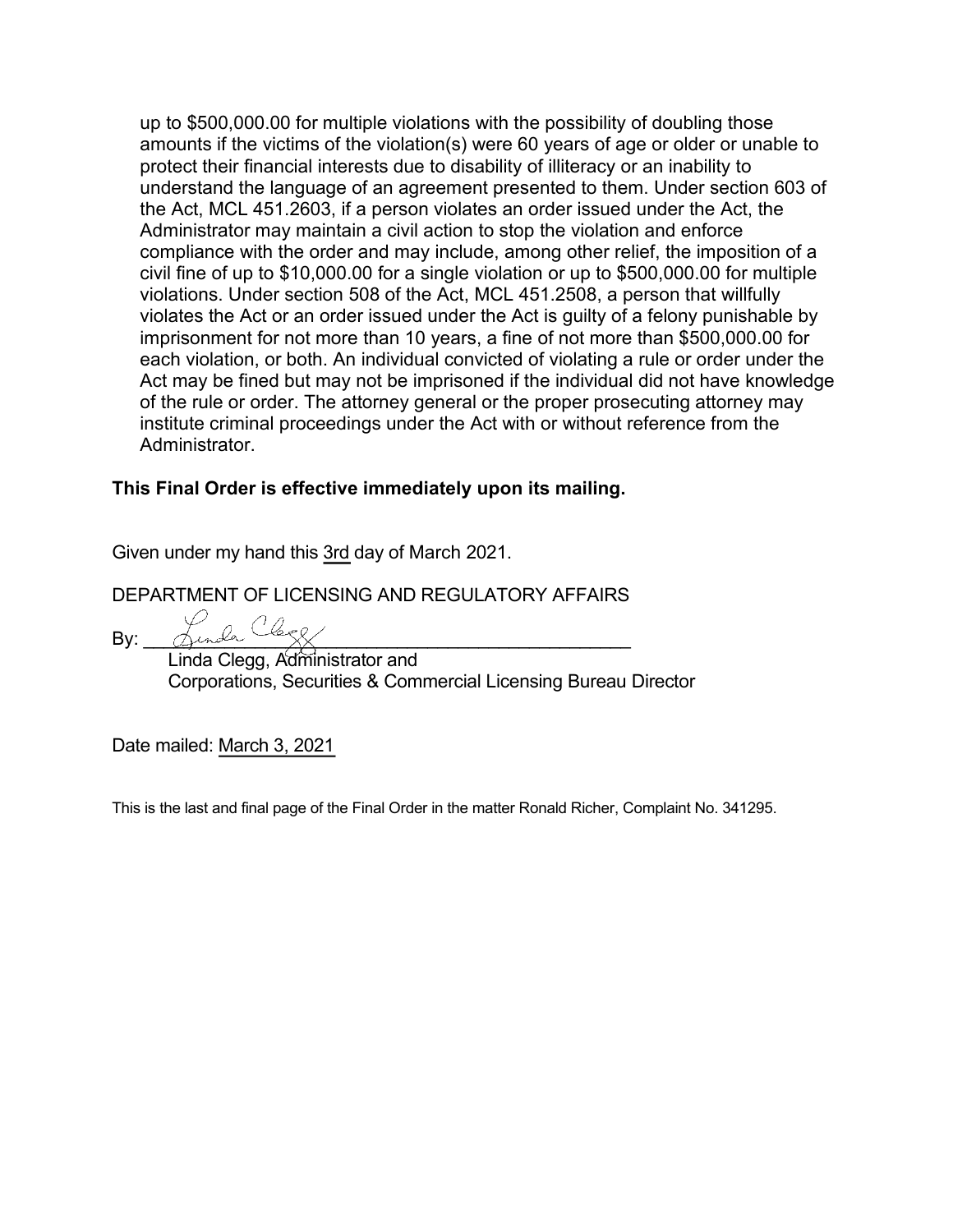### **STATE OF MICHIGAN MICHIGAN OFFICE OF ADMINISTRATIVE HEARINGS AND RULES**

**Corporations, Securities** & **Commercial Licensing Bureau, Petitioner** 

**V** 

**Ronald Richer, Respondent** 

**IN THE MATTER OF: Docket No.: 20-009658** 

**Case No.: 341295** 

**Agency: Corp. Securities Commercial Licensing Bureau** 

**Case Type: Security Division** 

**Filing Type: A Notice of Intent to Revoke, Suspend, Condition or Limit Securities Agent Registration** 

------------------''

**Issued and entered this 20th day of October 2020 by: Thomas A. Halick Administrative Law Judge** 

#### **PROPOSAL FOR DECISION AND**

#### **PROPOSED ORDER GRANTING MOTION FOR SUMMARY DISPOSITION**

#### **PROCEDURAL HISTORY**

On August 27, 2020, a contested case hearing commenced under the Michigan Uniform Securities Act, MCL 451.21010 et seq., 2008 PA 551, as amended (the "Securities Act").

On March 31, 2020, the Corporations, Securities & Commercial Licensing Bureau ("Petitioner'' or "Bureau"), a division of the Department of Licensing and Regulatory Affairs, issued to Ronald Richer ("Respondent") a Notice of Intent to Revoke, Suspend, Condition, or Limit Securities Agent Registration ("Notice"). The Notice alleged that Respondent was in violation of the Securities Act and that the Bureau intended to commence administrative proceedings against his registration if he did not request an Opportunity to Show Compliance within thirty days.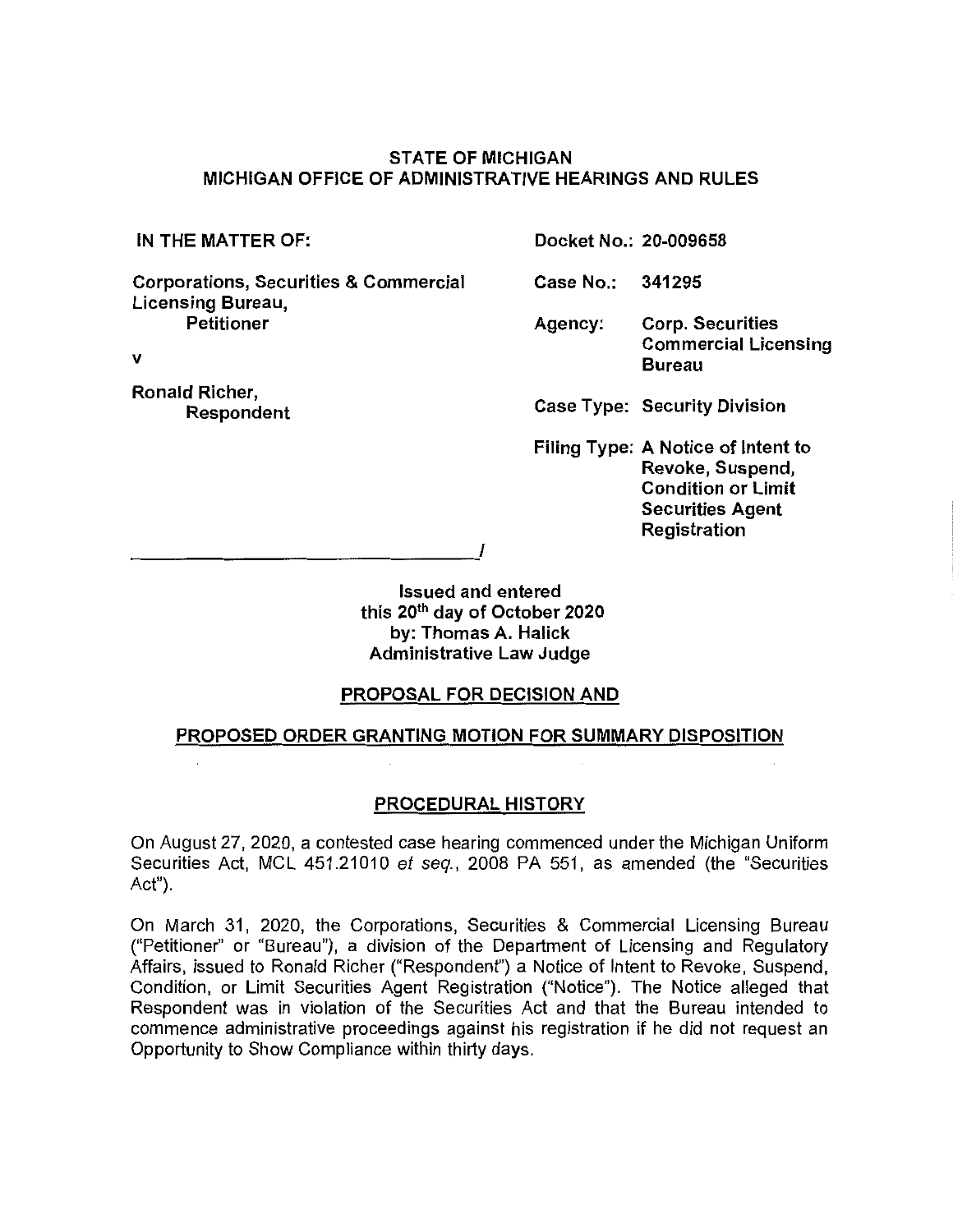On June 3, 2020, the Michigan Office of Administrative Hearings and Rules (MOAHR) received Petitioner's request for a hearing on the Notice.

On July 14, 220, a prehearing conference was held. Petitioner appeared by counsel. Respondent failed to appear. The hearing was scheduled for August 27, 2020, by a notice issued on July 22, 2020.

On July 27, 2020, Petitioner filed a Motion for Summary Disposition. Respondent did not file a response to the Motion.

On June 3, 2020, MOAHR mailed a Notice of Hearing to Respondent at two addresses supplied by the Bureau. No mail was returned as undeliverable. The hearing was initiated as scheduled, at 9:00 a.m. on August 27, 2020 in Lansing, Michigan.

Administrative Law Judge Thomas A. Halick presided over the hearing. Assistant Attorney James E. Long appeared for Petitioner. Neither Respondent, nor an attorney or authorized representative appeared at the hearing on Respondent's behalf. Neither party filed a request for adjournment.

After establishing that Respondent had received proper legal notice of the hearing and waiting over twenty-five minutes from the scheduled start time, the Administrative Law Judge conducted the hearing in Respondent's absence, pursuant to Section 72 of the APA, MCL 24.272, 1969 PA 306, as amended, and Rule 134 of the Michigan Administrative Hearing Rules, Mich Admin Code, R 792.10134.

Section 72(1) of the APA provides as follows:

Sec. 72. (1) If a party fails to appear in a contested case after proper service of notice, the agency, if no adjournment is granted, may proceed with the hearing and make its decision in the absence of the party. MCL 24.272(1).

Rule 134 of the Michigan Administrative Hearing Rules provides as follows:

Rule 134. (1) If a party fails to attend or participate in a scheduled proceeding after a properly served notice, the administrative law judge may conduct the proceedings without participation of the absent party. The administrative law judge may issue a default order or other dispositive order which shall state the grounds for the order. Rule 792.10134.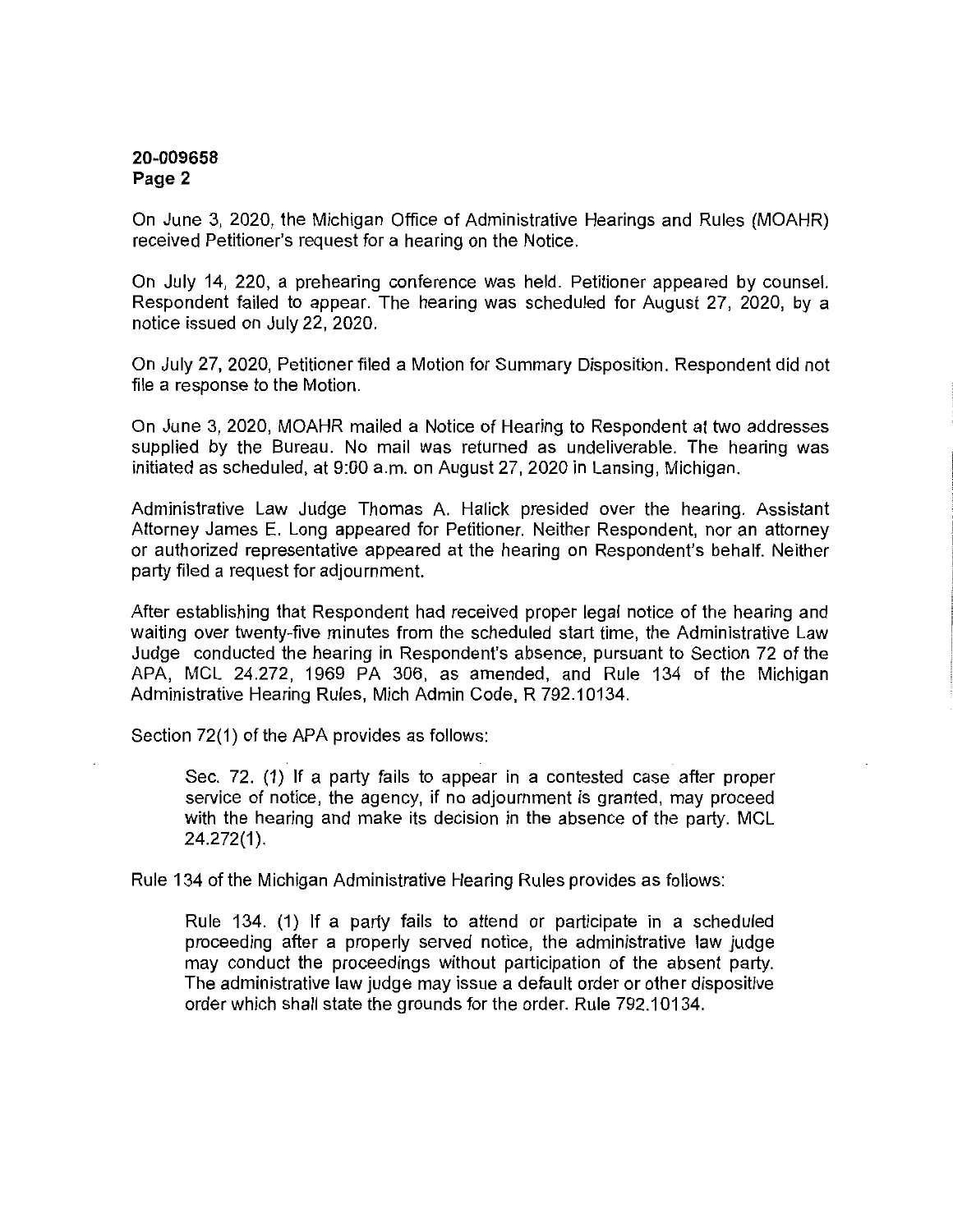Rule 129 of the Michigan Administrative Hearing Rules provides as follows:

Rule 129. (1) A party may make a motion for summary disposition  $\dots$  if  $\dots$  there is no genuine issue of material fact.

The Administrative Law Judge found Respondent in default, under Rule 134 and Section 78(2) of the Administrative Procedures Act (APA), MCL 24.278, 1969 PA 306, as amended. Section 78(2) of the APA provides as follows:

Sec. 78. (2) Except as otherwise provided by law, disposition may be made of a contested case by stipulation, agreed settlement, consent order, waiver, *default* or other method agreed upon by the parties. MCL 24.278(2). (Emphasis added).

On August 27, 2020, Respondent

As a result of Respondent's default, the factual and legal allegations contained in Petitioner's Notice were deemed as true and proven. Petitioner's witnesses, Mark Galliver, Stephen Brey (Administrative Law Specialist), and Lindsay DeRosia (Investigation Manager) appeared but did not testify.

James E. Long, an Assistant Attorney General, and attorney for the Bureau offered the following exhibits, which were admitted into evidence:

Exhibit 1: Respondent's undated Central Registration Depository ("CRD") disclosure, listing Respondent's residential address and Respondent's business address.

Exhibit 2: Petitioner's request for information, balance sheet, and instructions with a requested response deadline of 30 days from the date of the letter. Petitioner's Proof of Service that the request for information was sent to both Respondent's residential address and Respondent's employment address, attached to a copy of the notice itself, and a copy of a signed return receipt.

Exhibit 3: Petitioner's follow up request for information, sent via email to Respondent's email, which included the original request for information, balance sheet, and instructions with a requested response deadline of 30 days from the date of the letter.

Exhibit 4: Petitioner's second follow up request for information, sent via email to Respondent's email, which included all previous requests for information and accompanying documents.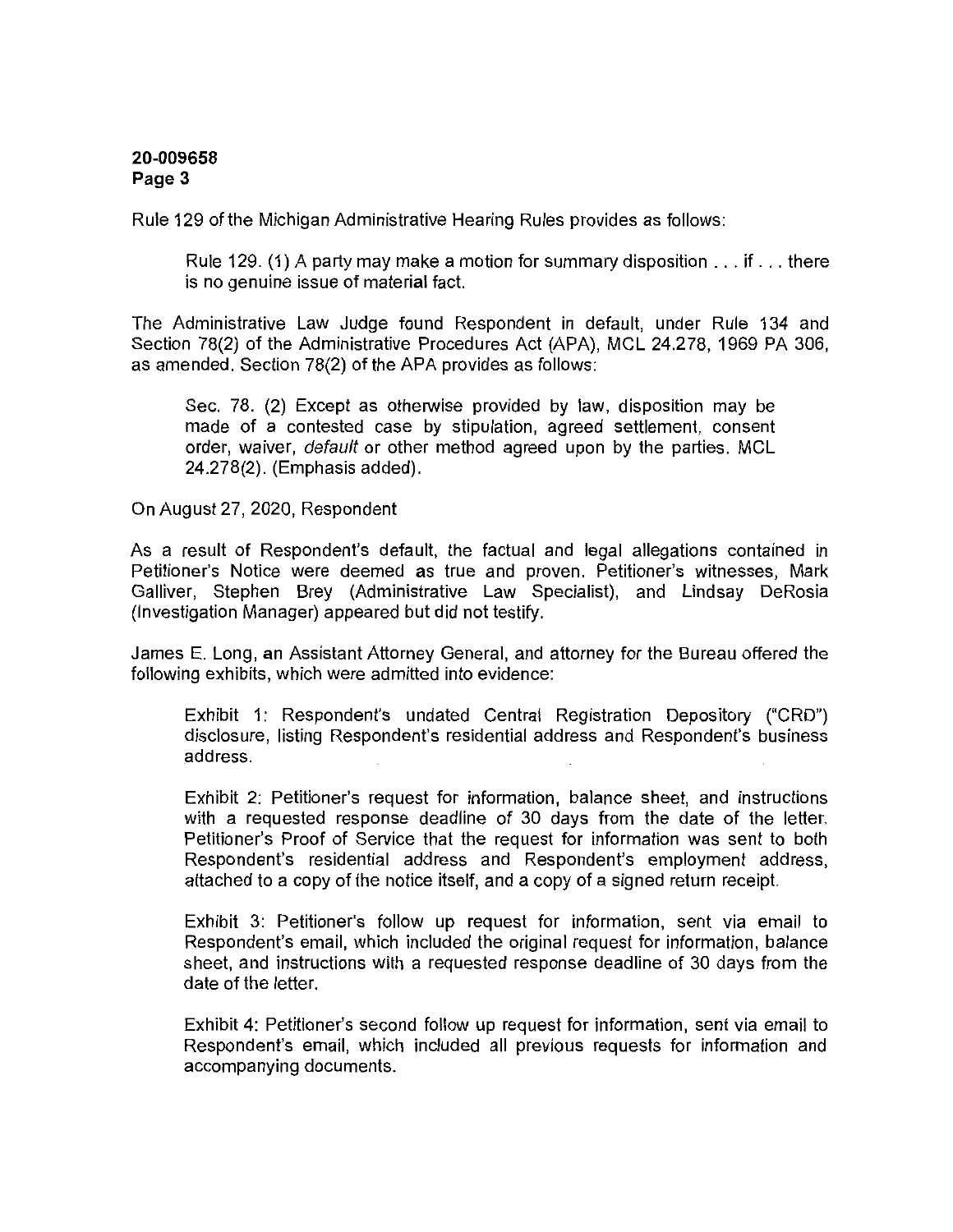Exhibit 5: Respondent's email response to Petitioner's requests, which included a completed and signed Personal Balance Sheet, signed by Ronald Richer and dated for January 4, 2020.

Exhibit 6: Petitioner's Notice of Intent to Revoke, Suspend, Condition, or Limit Securities Agent Registration signed and dated March 31, 2020.

Exhibit 7: Respondent's Notice of Opportunity to Show Compliance or Request a Formal Hearing Date with a document date of March 31, 2020.

Exhibit 8: Attorney for Respondent's email appearance and statement requesting a 30-day forbearance.

Exhibit 9: Attorney for Respondent's email notice to Petitioner of withdrawal of counsel and accompanying explanation.

Oral argument was taken on the Bureau's Motion for Summary Disposition.

Petitioner recommended that that revocation of Respondent's license would be an appropriate sanction. The record was closed at the conclusion of the hearing.

#### **ISSUES AND APPLICABLE LAW**

Petitioner seeks to revoke Respondent's securities agent registration.

The Bureau, a division of the Department of Licensing and Regulatory Affairs, may revoke Respondent's securities agent registration pursuant to Section 412(2) of the Securities Act:

Sec. 412.

\*\*\*

 $(2)$  If the administrator<sup>[1]</sup> finds that the order is in the public interest and subsection (4) authorizes the action, an order under this act may revoke, suspend, condition, or limit the registration of a registrant ....

MCL 451.2412(2).

<sup>1</sup>The authority of the "administrator," as defined in Section 102 of the Securities Act, MCL 451.2102(a), was transferred to the Department of Licensing and Regulatory Affairs by Executive Reorganization Order No. 2012-6. MCL 445.2034.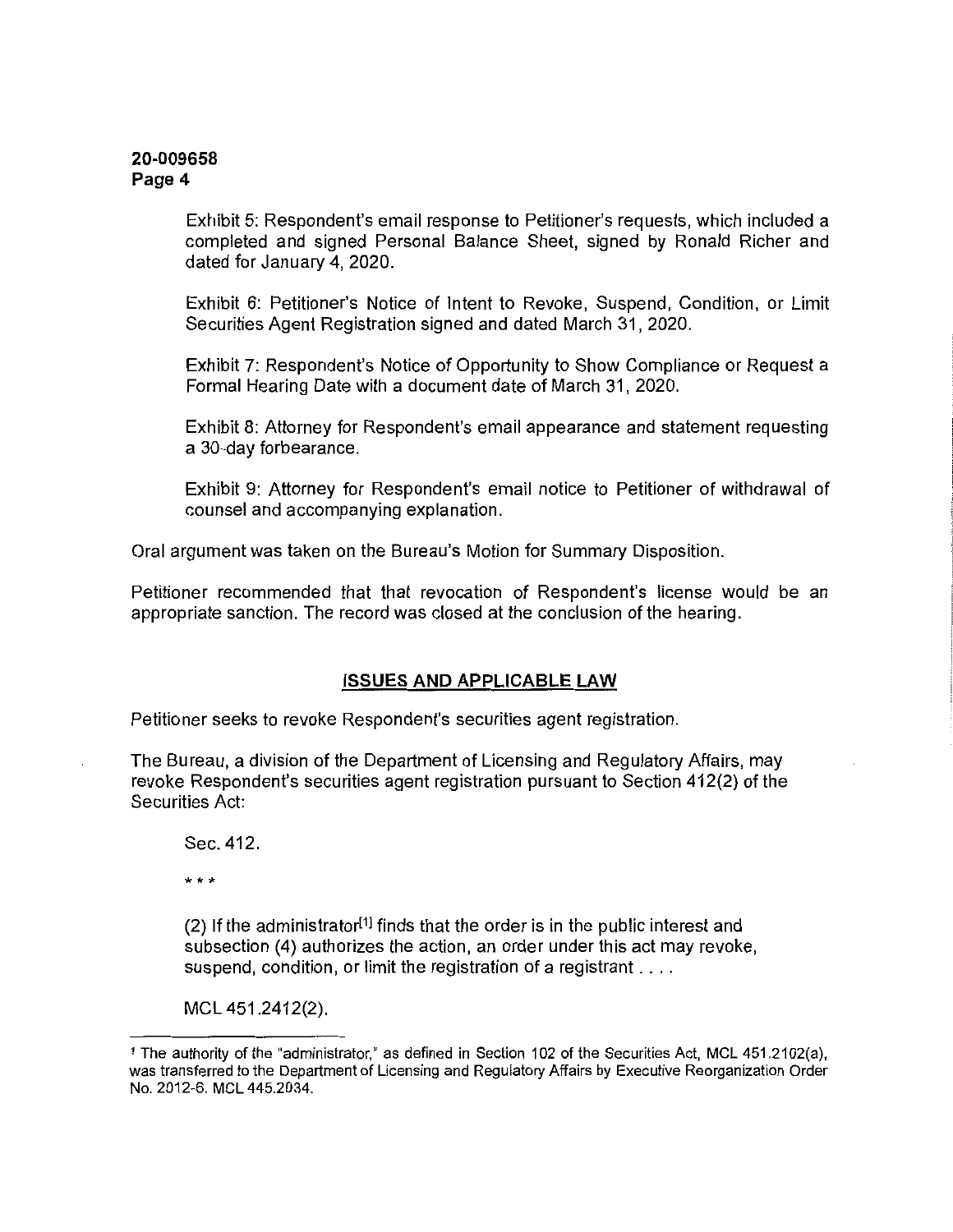The issue presented in this matter is whether Respondent has met a condition under Subsection (4), thereby authorizing the Bureau to revoke his registration. The Notice of Intent to Revoke alleges that Respondent is insolvent, as set forth in Subsection (4)(g):

Sec. 412.

\*\*\*

(4) A person may be disciplined under subsection (1) to (3) if any of the following apply to the person:

\* \* \*

(g) The person is insolvent, either because the person's liabilities exceed the person's assets or because the person cannot meet the person's obligations as they mature. The administrator shall not enter an order against an applicant or registrant under this subdivision without a finding of insolvency as to the applicant or registrant.

MCL 451.2412(4).

The Bureau may not order a revocation under Section 412 unless, after Respondent has been given appropriate notice and an opportunity for hearing, findings of fact and conclusions of law have been made on the record pursuant to the APA. See MCL 451.2412(7).

# **FINDINGS OF FACT**

Based on the entire record in this matter, including Respondent's default, the following findings of fact are established:

- 1. Ronald G. Richer (CRD #2988381, "Respondent") is an individual who resides in the State of New York. Respondent is presently registered in Michigan as a securities agent through Garden State Securities, INC. ("Garden Securities," CRD #10083), a Michigan-registered broker-dealer.
- 2. The Corporations, Securities & Commercial Licensing Bureau (the "Bureau"), within the Michigan Department of Licensing and Regulatory Affairs, began an investigation of Respondent's activities in the securities industry after a routine review of disclosures on the Central Registration Depository (CRD) revealed that Respondent was the subject of a lien or civil judgement.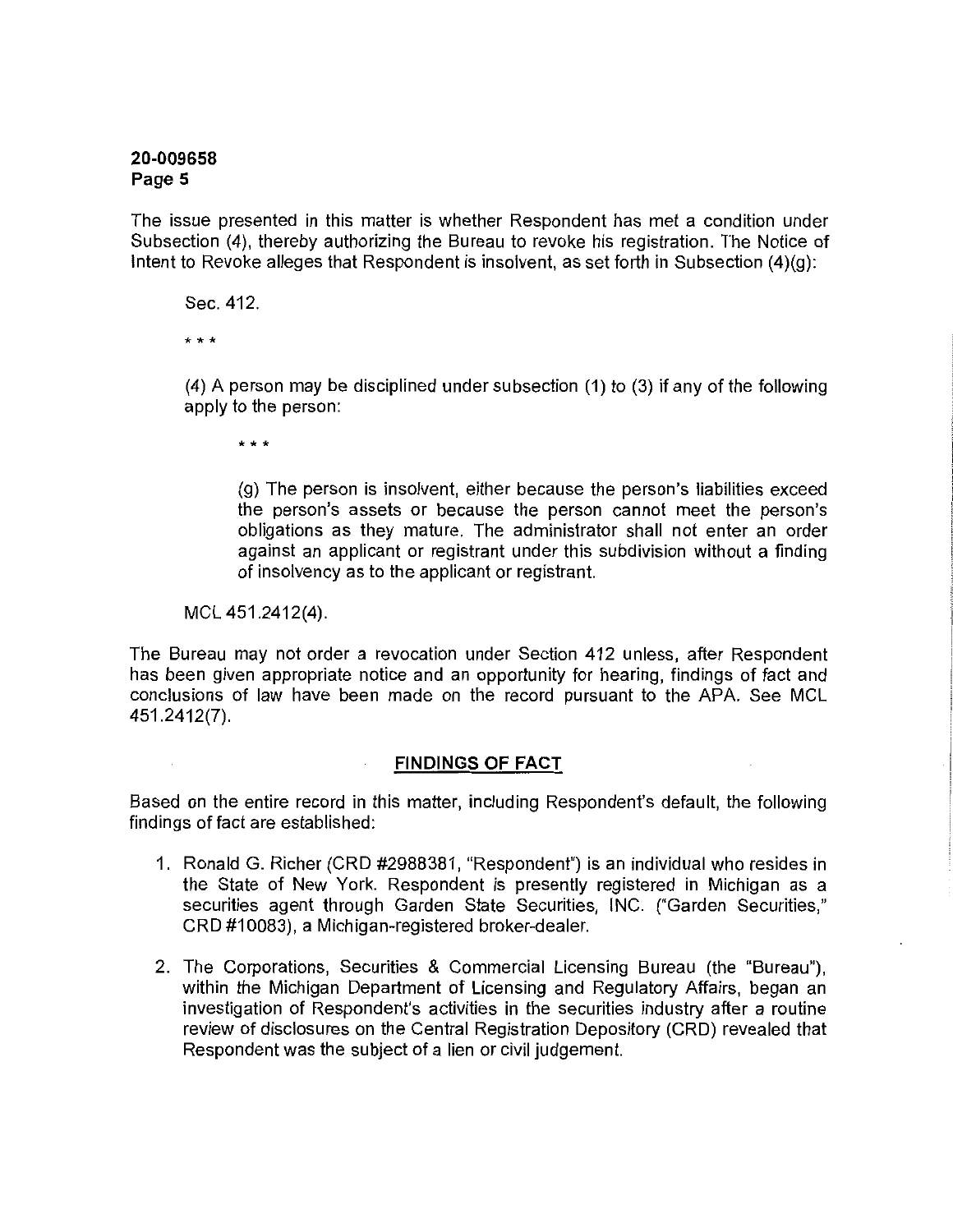- 3. The Bureau made multiple attempts to contact Respondent at his personal and business addresses and those addresses were valid addresses for reaching Respondent.
- 4. The Bureau requested that Respondent provide a balance sheet detailing his solvency or lack thereof. Respondent and Garden Securities have failed to provide a balance sheet as of the October 4, 2019 deadline. However, after a November 12, 2019, and December 3, 2019 inquiry by the Bureau, Respondent and Garden Securities provided a response. The response was received on January 8, 2020, and included a completed Personal Balance sheet, which was signed and completed by Respondent. The personal balance sheet showed that Respondent had a negative net worth of \$105,000 and that his IRS lien {which was reported as \$12,000) remained unpaid. Based on the fact that Respondent is the subject of a civil judgment, there is adequate evidence to find that he is unable to pay his obligations as they mature and that he therefore is insolvent.

### **CONCLUSIONS OF LAW**

Respondent was properly served notice by mail at two addresses and he acknowledged to Petitioner's witness his receipt of the notices and requests for information. Under Section 78(2) of the APA, MCL 24.278(2) and Rule 134(1) of the Administrative Hearing Rules, R 792,10134(1). Respondent's failure to attend the scheduled hearing after being properly served notice allows for disposition based on default. When a party defaults, all well-pleaded facts are taken as true. Under Section 72 of the APA, there is no requirement to provide a full evidentiary hearing when all the alleged facts are taken as true. Smith vLansing School District, 428 Mich 248; 406 N.W.2d 825 (1987).

Furthermore, a "party may make a motion for summary disposition of all or part of a proceeding" when there is no genuine issue of material fact. R 792.10129.

Petitioner has the burden of proving the allegations in the formal complaint by a preponderance of the evidence. Rule 806, Mich Admin Code 792.10806.

Petitioner's Motion for Summary Disposition argues that there is no genuine issue of a material fact. The motion was supported with documentary evidence, which was uncontested by Respondent.

Respondent is insolvent because he cannot meet his obligations as they mature, as outlined under section 412(4)(g) of the Securities Act, MCL 451.2412(4)(9), 2008 PA 551, as amended.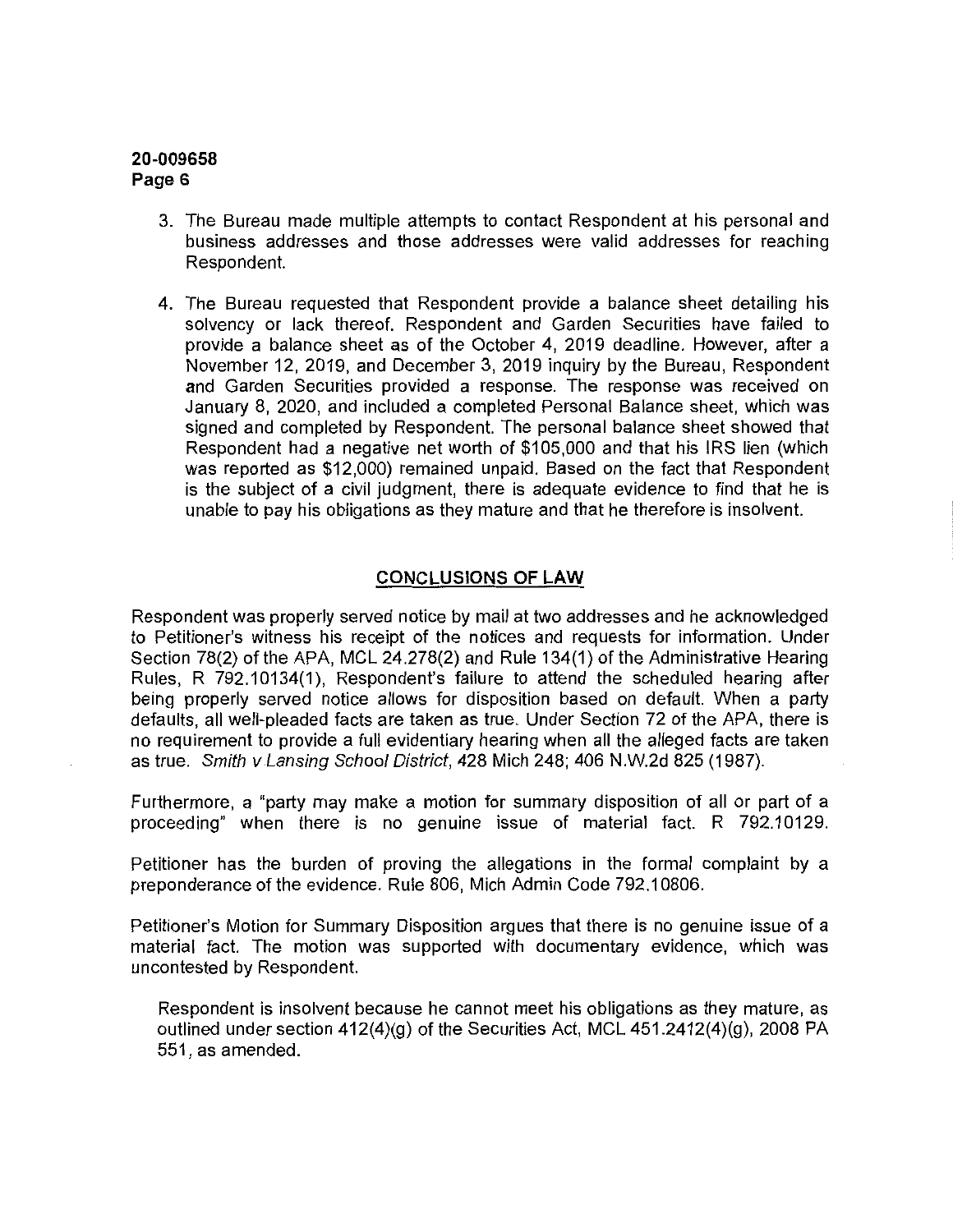Because Respondent cannot meet his obligations as they mature, Revocation of Respondent's securities agent registration is in the public interest. MCL 451.2412(2).

The Bureau is authorized by law to enter an order imposing sanctions against Respondent's securities agent registration to be determined by the Bureau. MCL 451.2412(2)

#### **PROPOSED DECISION AND RECOMMENDED SANCTIONS**

This ALJ concurs in counsel's recommendation that Respondent's registration be revoked. It is the proposed decision of the ALJ that the Administrator, the Department, issue a Final Order upholding the Notice of Intent to Revoke Securities Agent Registration.

#### **EXCEPTIONS**

If a party chooses to file Exceptions to this Proposal for Decision, the Exceptions must be filed withing twenty-one (21) days after the Proposal for Decision is issued and entered. If an opposing party chooses to file a Response to the Exceptions, it must be filed within fourteen (14) days after the Exceptions are filed. All exceptions and Responses to Exceptions must be filed with the Michigan Office of Administrative Hearings and Rules, Ottawa State Building, 611 West Ottawa Street, 2<sup>nd</sup> floor, Lansing, Michigan 48909, and served on all parties to the proceeding.

 $7.4 \pm 11$ 

**Thomas A. Halick Administrative Law Judge**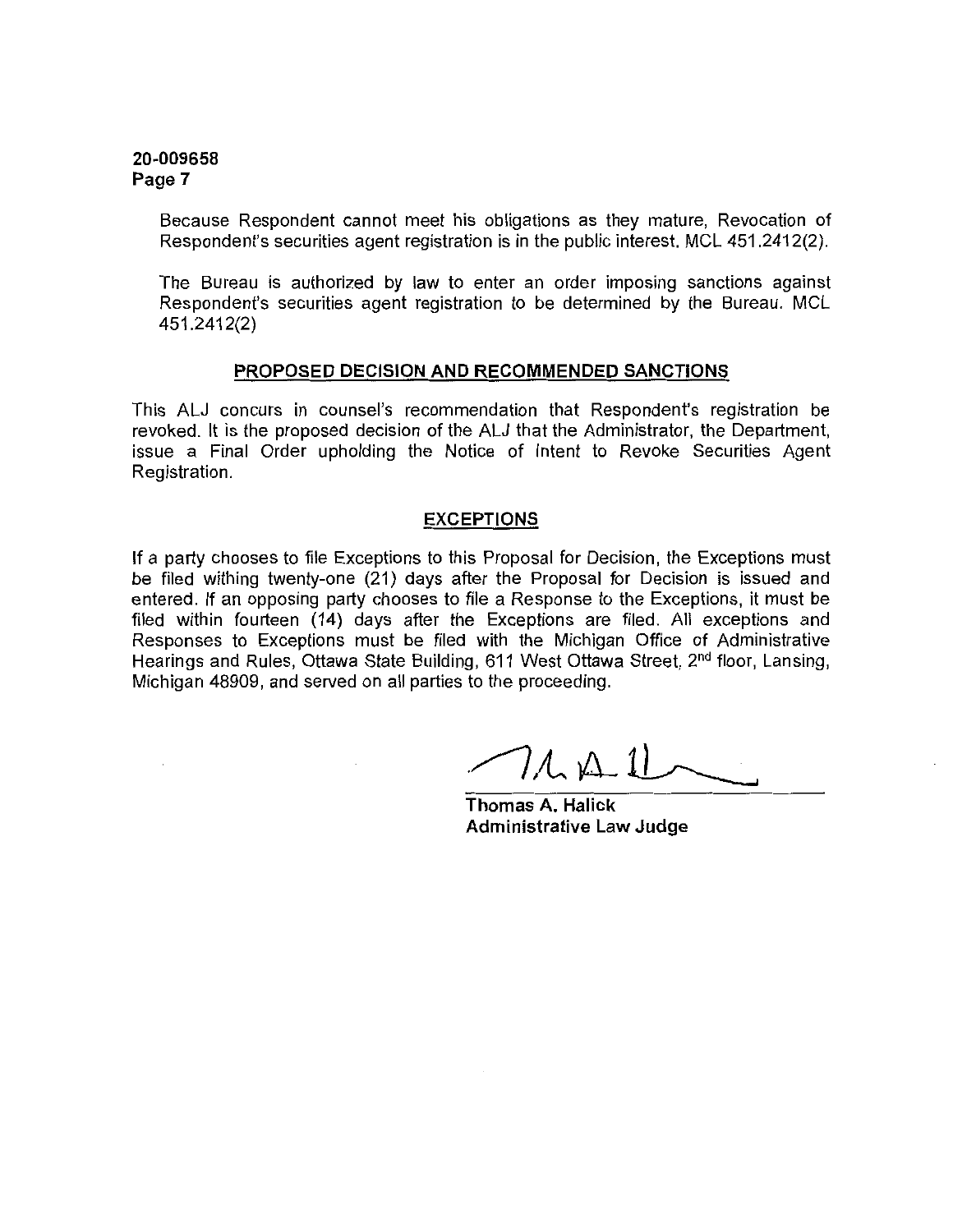### **PROOF OF SERVICE**

I certify that I served a copy of the foregoing document upon all parties and/or attorneys, to their last-known addresses in the manner specified below, this 20<sup>th</sup> day of October 2020.

C. Sheps

C. Gibson **Michigan Office of Administrative Hearings and Rules** 

**Via Electronic Mail Only:** 

James E. Long Department of Attorney General 5th Floor Williams Building 525 W Ottawa Lansing, Ml 48933 **LongJ@michigan.gov** 

Kim Breitmeyer Corporations, Securities & Commercial Licensing Bureau, Regulatory Compliance P.O. Box 30018 Lansing, Ml 48909 **BreitmeyerK@michigan.gov** 

Ronald Richer 328 Newman Springs Road Red Bank, NJ 07701 **Sim4pleproject@gmail.com**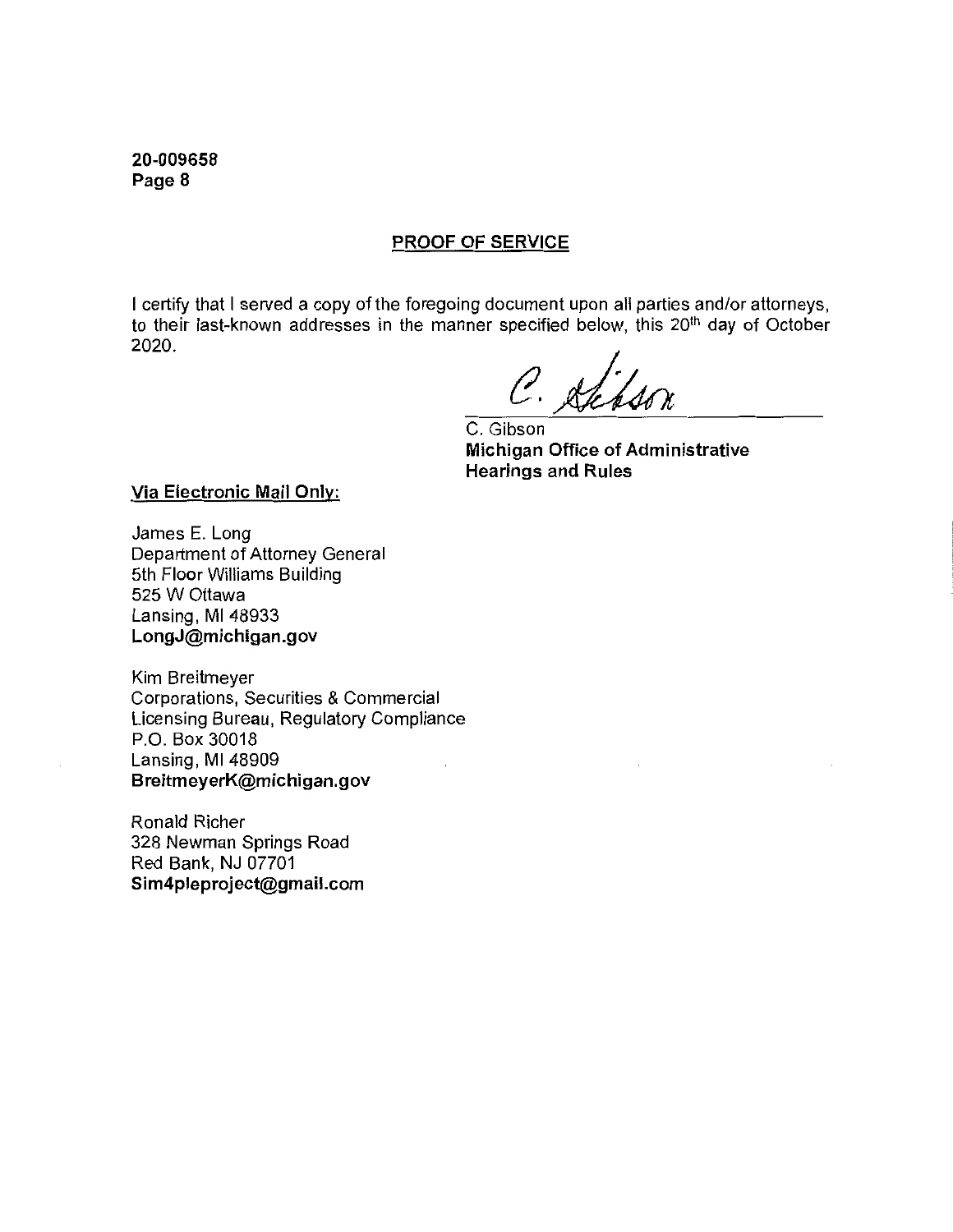# **STATE OF MICHIGAN DEPARTMENT OF LICENSING AND REGULATORY AFFAIRS CORPORATIONS, SECURITIES & COMMERCIAL LICENSING BUREAU**

In the matter of: Agency No. 341295

RONALD RICHER CRD# 2988381

Respondent.<br>————————————————/

**Example 3** Issued and entered  $\overline{\text{This 3}^{\text{at}}$  day of  $\overline{\text{The sum}}$ , 2020

# **NOTICE OF INTENT TO REVOKE, SUSPEND, CONDITION, OR LIMIT SECURITIES AGENT REGISTRATION**

# **I. RELEVANT FACTS AND APPLICABLE LAW.**

Relevant information and statutory provisions, under the Michigan Uniform Securities Act (2002), 2008 PA 551, as amended, MCL 451.2101 *et seq* (the "Securities Act"):

- 1. Ronald Richer (CRD#2988381, "Respondent") is an individual who resides in the State of New Jersey. Respondent is presently registered in Michigan as a securities agent through Garden State Securities, Inc. (CRD#l 0083), a Michigan-registered brokerdealer.
- 2. The Corporations, Securities & Commercial Licensing Bureau ("the Administrator") within the Michigan Department of Licensing and Regulatory Affairs began an investigation of Respondent's activities in the securities industry after a routine review of disclosures on the Central Registration Depository ("CRD") revealed that Respondent was the subject of a lien or civil judgment.
- 3. The Administrator's staff requested that Respondent provide a balance sheet detailing his solvency or lack thereof. Respondent submitted a balance sheet which showed that his liabilities exceeded his assets, causing him to be insolvent. The Administrator of the Securities Act has sufficient evidence to find that Respondent's liabilities exceed his assets, and that he is therefore insolvent.
- 4. The Administrator has reviewed materials regarding Respondent's financial condition as it relates to his registration as an agent under the Securities Act. The Administrator has determined that it is authorized, appropriate, and in the public interest to revoke, suspend, condition, or limit Respondent's securities agent registration.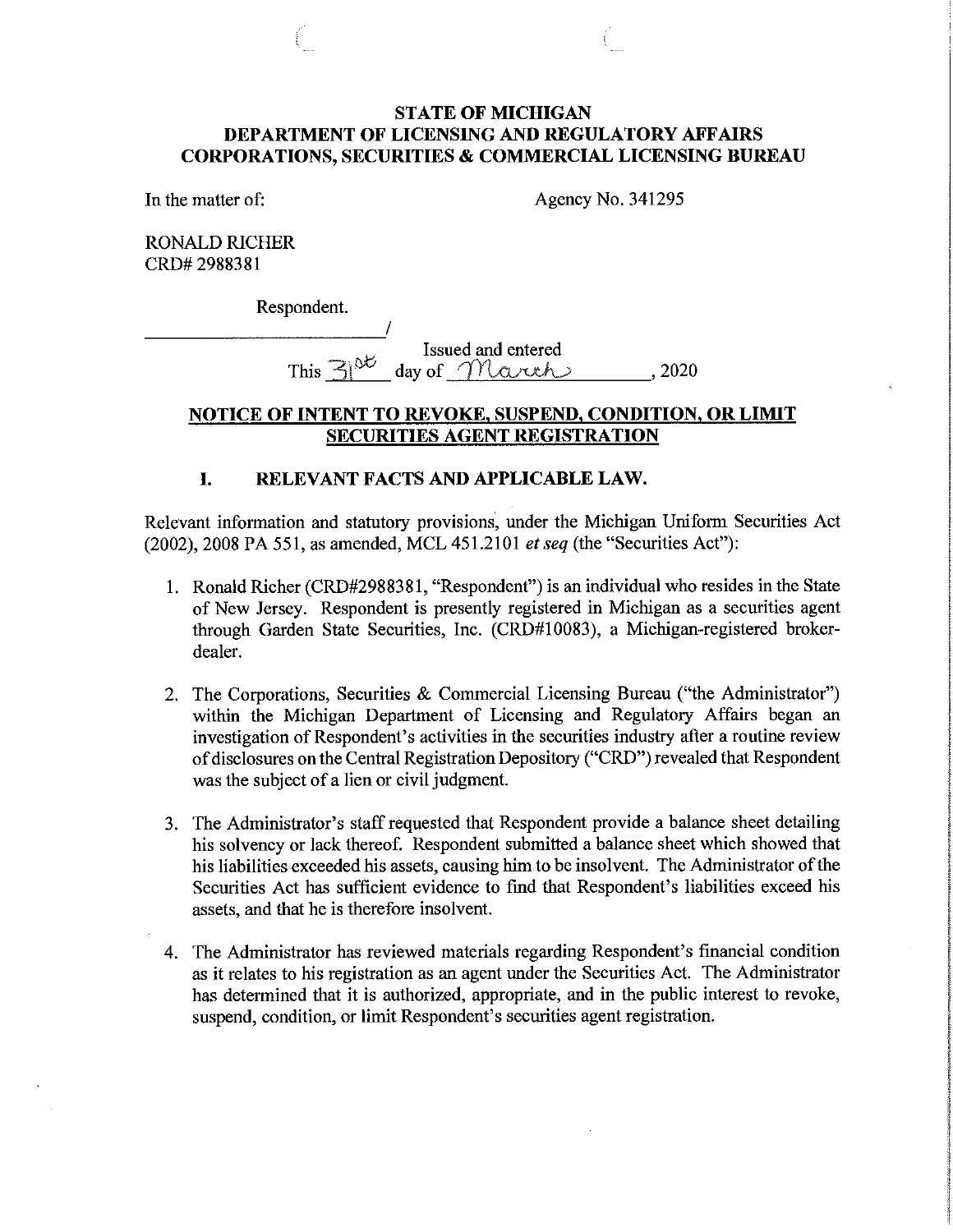5. Section 412(2) of the Securities Act, MCL 451.2412(2), states in relevant part:

If the administrator finds that the order is in the public interest and subsection (4) authorizes the action, an order under this act may revoke, suspend, condition, or limit the registration of a registrant and if the registrant is a broker-dealer or investment adviser, of a partner, officer, director, or a person having a similar status or performing similar functions, or a person directly or indirectly in control of the broker-dealer or investment adviser...

6. Section 412(4) of the Securities Act, MCL 451.2412(4) states in relevant part:

(4) A person may be disciplined under subsections (1) to (3) if any of the following apply to the person:

\*\*\*

(g) The person is insolvent, either because the person's liabilities exceed the person's assets or because the person cannot meet the person's obligations as they mature. The administrator shall not enter an order against an applicant or registrant under this subdivision without a finding of insolvency as to the applicant or registrant. ..

7. Section 412(7) of the Securities Act, MCL 451.2412(7), states:

 $(7)$  Except under subsection  $(6)$ , an order shall not be issued under this section unless all of the following have occurred:

- (a) Appropriate notice has been given to the applicant or registrant.
- (b) Opportunity for hearing has been given to the applicant or registrant.
- (c) Findings of fact and conclusions of law have been made on the record pursuant to the administrative procedures act of 1969, 1969 PA 306, MCL 24.201 to 24.328.
- 8. The Administrator may revoke, suspend, condition, or limit Respondent's securities agent registration pursuant to section 412(2) of the Securities Act, MCL 451.2412(2), because it is in the public interest, and because Respondent is insolvent, giving the Administrator cause to issue an order under sections  $412(2)$  and  $412(4)(g)$  of the Securities Act, MCL 451.2412(2) and MCL 451.2412(4)(g).